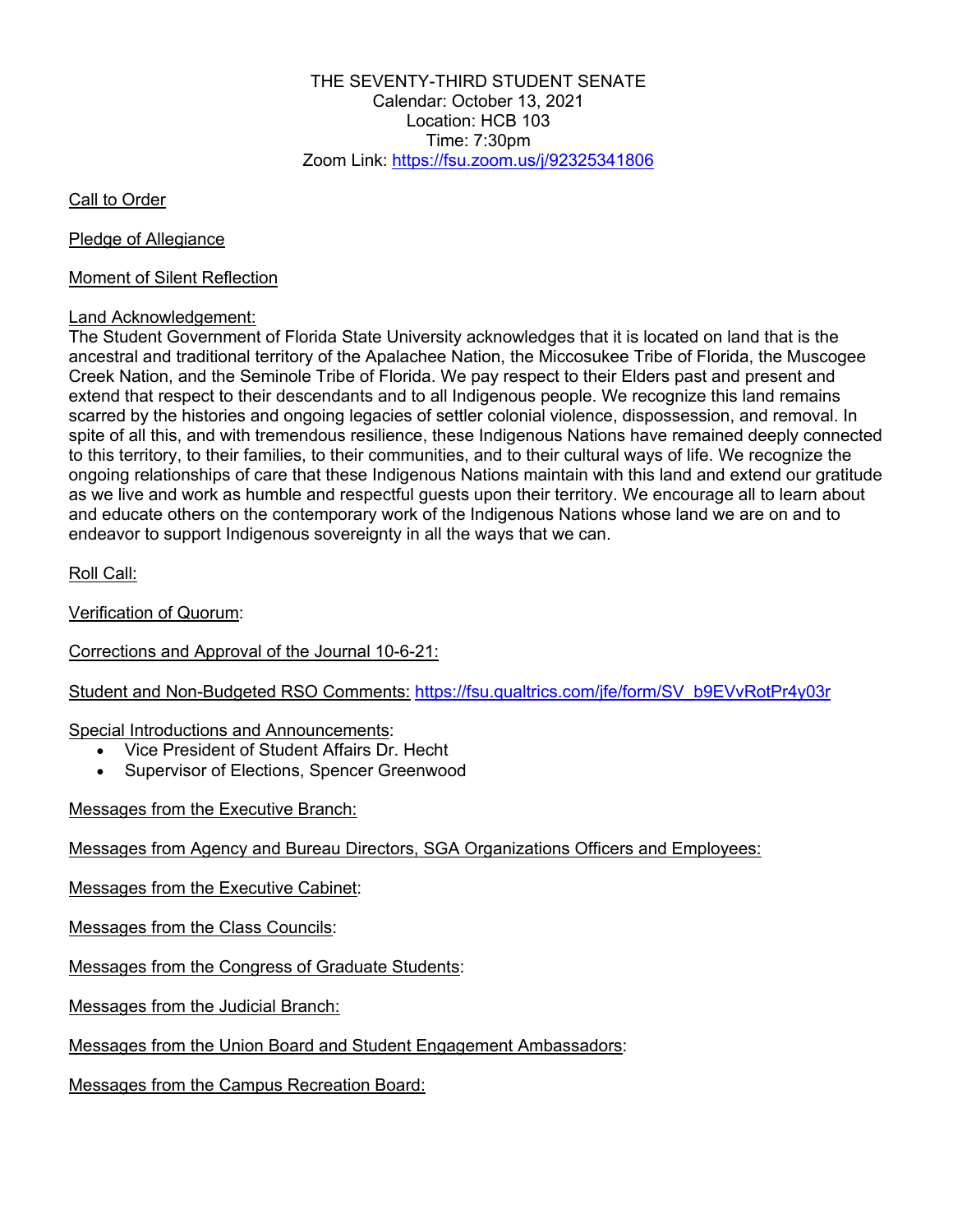Report of the SGA Accounting Office: Remaining Balances: Senate Projects \$16,897.11, PAC \$53,550.00, RTAC \$38,975.00, and ORG Fund \$3,400

# Report of Senate Liaisons:

#### Report of Committees:

- Judiciary
- Internal Affairs
- Budget
- Finance
- Student Life & Academic Affairs
- Rules & Calendar
- Seminole & Indigenous Peoples Imagery & Education Ad Hoc

# Senate Confirmations:

### Consent Calendar:

| <b>Resolution 26</b>        | Sponsored by Senator Nasworthy (P)<br>Allocating funding from the Resources & Travel Allocations Committee to fund the<br>Ophthalmology Interest Group. PASSED IN FINANCE, 10.11.                                                                                                                                                                                    |
|-----------------------------|----------------------------------------------------------------------------------------------------------------------------------------------------------------------------------------------------------------------------------------------------------------------------------------------------------------------------------------------------------------------|
| <b>Resolution 27</b>        | Sponsored by Senator Roy (P)<br>Allocating funding from the Programming Allocations Committee to fund the Cuban<br>American Student Association, Themed Entertainment Association, and the Pre-<br>Dental Society. AMENDED AND PASSED IN FINANCE, 10.11.                                                                                                             |
| <b>Bills First Reading:</b> |                                                                                                                                                                                                                                                                                                                                                                      |
| <b>Bill 51</b>              | Sponsored by Senator Randall (P)<br>To amend the Student Body Statutes to eliminate the Budget Committee in its entirety<br>and restructure its current duties to the purview of the Finance Committee.<br>REFERRED TO JUDICIARY THEN RULES & CALENDAR, 09.08. AMENDED AND<br>PASSED IN JUDICIARY, 09.14. TABLED IN RULES & CALENDAR, 09.22, 09.29,<br>10.06, 10.13. |
| <b>Bill 57</b>              | Sponsored by Senators Gonzalez (P) Berger, Bettley, Keyser, Lewis, Riguidel,<br>Tackett (Co)<br>Representing the estimated amount in the budget to be submitted to the Student<br>Senate President for Budget Committee Allocation in the fiscal year of 2022-2023.                                                                                                  |

- **REFERRED TO BUDGET, 09.29. TABLED IN BUDGET, 10.05, 10.12.**
- Bill 60 Sponsored by Senator Tackett, Linsky (P) To fund the ACE Learning Center for monies to improve outreach and promote their services to the student body.

# Bills Second Reading:

Bill 50 Sponsored by Senator Linsky (P) To amend statutes which concern the discretionary veto power granted to the Vice President of Student Affairs by the SGA Senate. **REFERRED TO JUDICIARY, 09.08. TABLED IN JUDICIARY, 09.14, 09.21. AMENDED AND PASSED IN JUDICIARY, 10.12.**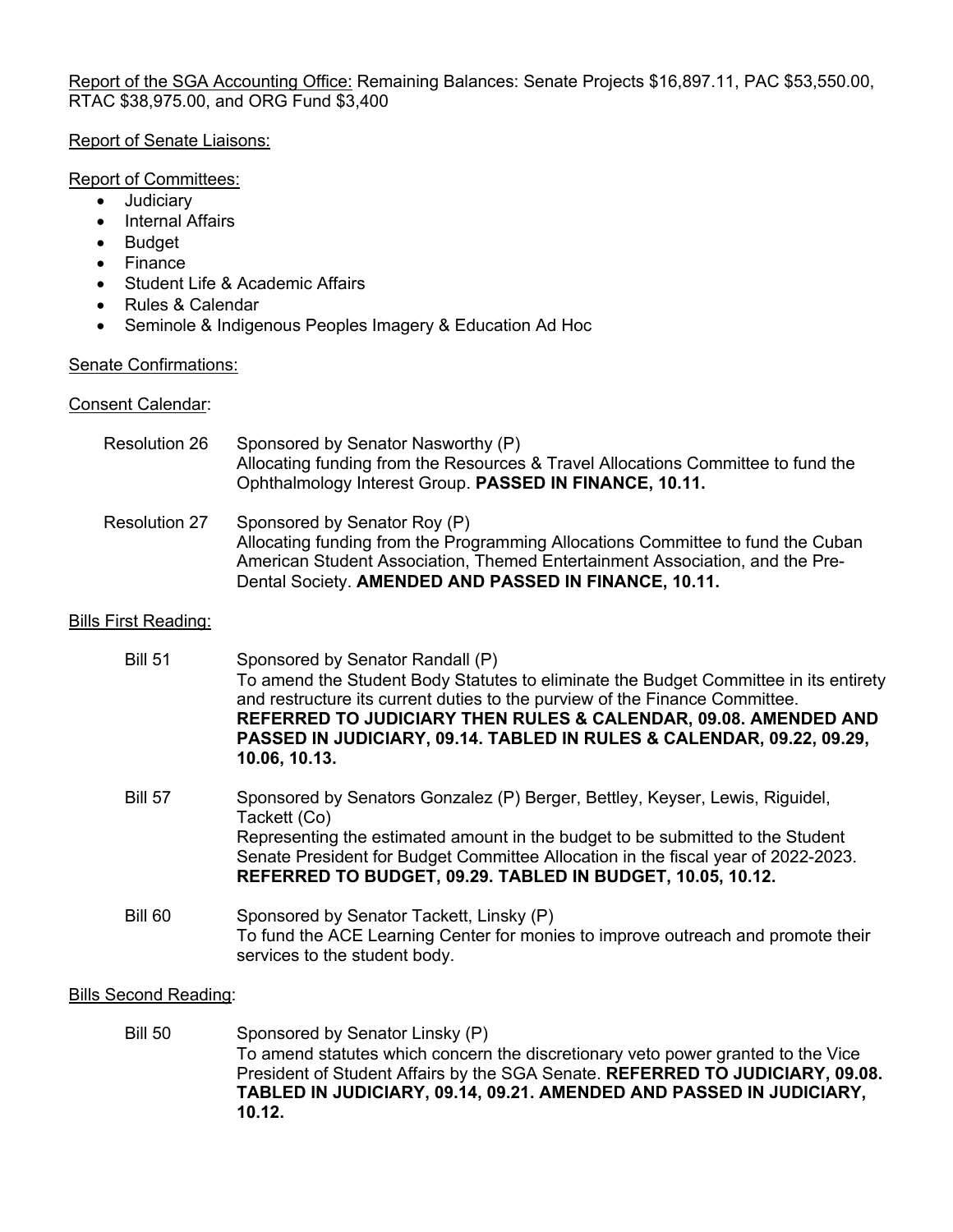- Bill 54 Sponsored by Senator Linsky (P) Stults, Wood, Garcia, K. Hitchcock, VanderLey, A. Gonzalez, Bowling, T. Murray, Tackett (Co) Representing the estimated amount in the budget to be submitted to the Student Senate President for Sweepings in the academic year of 2021-2022. **REFERRED TO SWEEPINGS, 09.22. PASSED IN SWEEPINGS, 10.05.**
- Bill 59 Sponsored by Senators Randall, Tackett (P) Nasworthy, Wang, Marcus, Roy (Co) Reinstating and altering the Student Government War Department in Chapter 611 to defend Florida State University's pride before any contentious athletic event and encourage charitable giving among our athletic rivals. **REFERRED TO SLAA THEN JUDICIARY, 10.06. AMENDED AND PASSED IN SLAA, 10.11. AMENDED AND PASSED IN JUDICIARY, 10.12.**

# Constitutional Amendments:

### Resolutions:

- Resolution 18 Sponsored by Senator Gonzalez (P) Calling on the FSU Administration and Board of Trustees to review and withdraw investments from corporations deemed unethical by the FSU student community. **REFERRED TO SLAA, 02.10. TABLED IN SLAA, 02.16, 02.23, 03.09, 03.16, 03.23, 03.30, 04.06, 06.09, 06.21, 06.05, 07.19, 09.06, 09.14, 09.20, 09.27, 10.04, 10.11.**
- Resolution 65 Sponsored by Senator Randall (P) To amend the Rules of Procedure to eliminate the Budget Committee in its entirety and restructure its current duties to the purview of the Finance Committee. **REFERRED TO RULES & CALENDAR, 09.07, 09.15, 09.22, 09.29, 10.06, 10.13.**
- Resolution 73 Sponsored by Senators Preshia, Tsouroukdissan (P) Giving Senators the option to transfer sponsors and preventing legislation from sitting in committee for prolonged periods of time. **REFERRED TO RULES & CALENDAR, 09.29. AMENDED AND PASSED IN RULES & CALENDAR, 10.06. AMENDED ON FLOOR AND RETURNED TO COMMITTEE, 10.06. FAILED IN RULES & CALENDAR, 10.13.**
- Resolution 74 Sponsored by Senator Roy (P) Tackett, Gonzalez, Hunter, Edouard (Co) Acclaiming the Black Student Union for their March and Blackout Event on Saturday, October 2nd and standing behind their demands to make FSU a safer space for Black and minority communities, given recent events on campus.
- Resolution 75 Sponsored by Senators Marcus, Hunter (P) DuChêne, Tsouroukdissian (Co) Condemning the conversion of previously free student parking spaces in commuter lots and garages to a now paid luxury, while recognizing certain instances in which Pay to Park can increase community accessibility and visitor interaction.

#### Unfinished Business:

#### Statements of Dissent:

#### New Business:

• Impeachment of Senator Destine

# Closing Announcements: